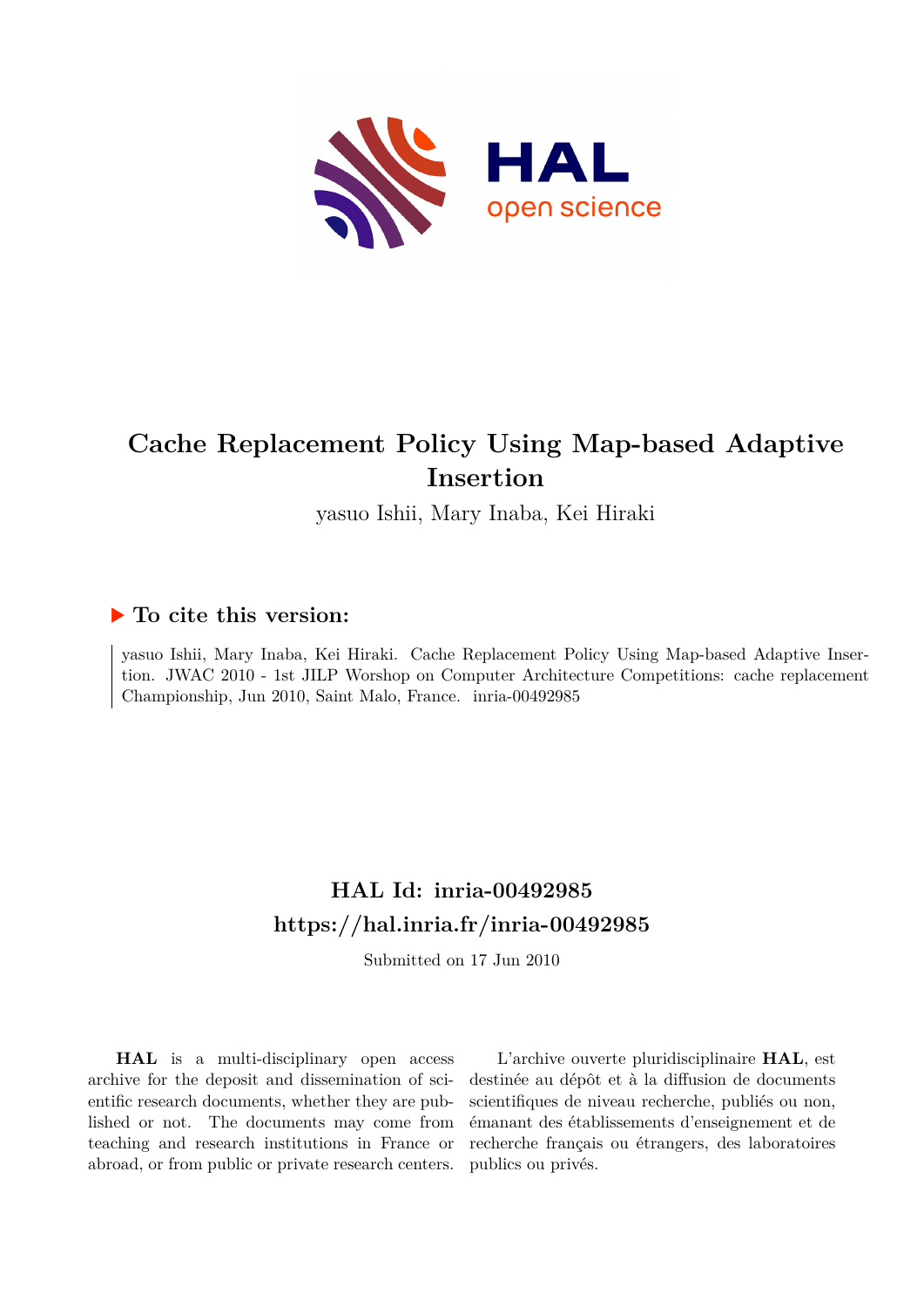# **Cache Replacement Policy Using Map-based Adaptive Insertion**

Yasuo Ishii The University of Tokyo, NEC yishii@is.s.u-tokyo.ac.jp

Mary Inaba The University of Tokyo mary@is.s.u-tokyo.ac.jp

Kei Hiraki The University of Tokyo hiraki@is.s.u-tokyo.ac.jp

### **ABSTRACT**

In this paper, we propose a map-based adaptive insertion policy (MAIP) for a novel cache replacement. The MAIP estimates the data reuse possibility on the basis of data reuse history. To track data reuse history, the MAIP employs a bitmap data structure, which we call memory access map. The memory access map holds all memory accessed locations in a fixed sized memory area to detect the data reuse. It can cover a large memory area that is compared to the size of a large L3 cache memory. The MAIP can use a large amount of data reuse history from the memory access map. On the basis of reuse history from both the original cache tag and the memory access map, the MAIP estimates reuse possibility of the incoming line in terms of two metrics: (1) spatial locality and (2) temporal locality. The combination of these metrics improves the accuracy of the reuse possibility estimation because each locality supports different memory access patterns. When the reuse possibility is insufficient, the incoming cache line is not inserted into the MRU position so as to evict it before other cache lines.

We evaluate the MAIP by performing a simulation study. The simulation result shows that the MAIP reduces the cache miss count by 8.3% compared to the LRU policy while the Dynamic Insertion Policy (DIP) reduces the cache miss count by 0.1%. The MAIP improves performance by 2.1% in a single-core configuration and by 9.1% in a multi-core configuration compared with the traditional LRU policy.

# 1. INTRODUCTION

The cache replacement policy plays an important role in improving system performance by reducing cache miss counts. The optimal replacement policy (OPT) [1] is known as the best replacement policy, but it is not practical because OPT uses future information for deciding the victim set. The least recently used (LRU) policy has been used as a de-facto standard for decades. The traditional LRU policy shows good performance when the working set size is not larger than the available cache memory size. However, the LRU policy suffers from a cache thrashing problem in the case of a large working set because a useless cache line whose reuse count is zero is inserted into the MRU position. Once an incoming cache line is inserted into the MRU position, it is not evicted until it moves to the LRU position. It leads to undesirable cache replacements involving the eviction of useful cache lines and degrades system performance.

Many replacement policies have been proposed to improve the traditional LRU policy. The Dynamic Insertion Policy (DIP) [2] [3] is an insertion policy that mitigates the impact of the cache thrashing problem. The DIP inserts most incoming cache lines into the LRU position for the application that suffers from cache thrashing problem. The position where the incoming line is inserted is decided by a random mechanism. It improves performance with a small amount of additional hardware cost because it does not need memory access history in detail. However, its

insertion policy is too simple for a processor that employs both a L2 cache and a L3 cache because the random insertion algorithm is not effective without sufficient memory accesses to the L3 cache. Generally, the L3 cache is not frequently accessed because most memory accesses result in a cache hit to the L2 cache. The dead block prediction (DBP) [4] and less reused filter (LRF) [5] estimate the reuse possibility of cache lines. When a cache line is estimated to be useless, the cache line is evicted before other cache lines. Such estimation techniques can work well even when an amount of the memory accesses to the L3 cache is insufficient because they controls the replacement policy on the basis of the data reuse history. However, these replacement algorithms require a large storage budget to track the cache lines evicted early because the wrong evictions cannot be detected without the history of the evicted cache lines. Moreover, the total budget size grows with the cache size. With a multi-megabyte cache memory, these policies are not practical due to its hardware cost. To overcome the drawbacks of the insertion algorithm of DIP and the hardware cost of DBP and LRF, the reuse possibility estimation mechanism that is based on a cost-effective memory tracking data structure is required.

In this paper, we propose a map-based adaptive insertion policy (MAIP). The MAIP is a new insertion policy for cache replacement. In this policy, the insertion mechanism in the traditional LRU replacement is modified by a reuse possibility estimation to evict useless cache lines earlier than LRU policy. The MAIP estimates the usefulness of the incoming line when a cache miss occurs. When the incoming line is estimated to be useful, it is inserted into the MRU position.

The MAIP can estimate the reuse possibility with reasonable hardware cost. It uses a memory access map to track a large amount of memory accesses. A memory access map holds memory accesses in a memory area with fixed size (we call it "zone"), like macroblocks [6]. A bitmap data structure holds previously accessed locations in the zone. The bitmap data structure helps the MAIP track a large amount of memory accesses because only a few bits are required for tracking one accessed location. In this study, the memory access map could cover a memory area of up to 3.0 MB with a 7.7 KB budget size. To detect a previously accessed location, the MAIP uses the memory access map as an additional cache tag and estimates the reuse possibility on the basis of both the original cache tag and memory access ma<sub>p</sub>.

When a cache miss occurs, the MAIP estimates the reuse possibility of the incoming line in two terms of different metrics: (1) spatial locality and (2) temporal locality. The spatial locality is derived from the reuse possibility of the neighbors of the incoming cache line. The temporal locality is derived from the reuse possibility associated with the memory access instruction that initiates the cache miss. The MAIP can estimate the reuse possibility of an incoming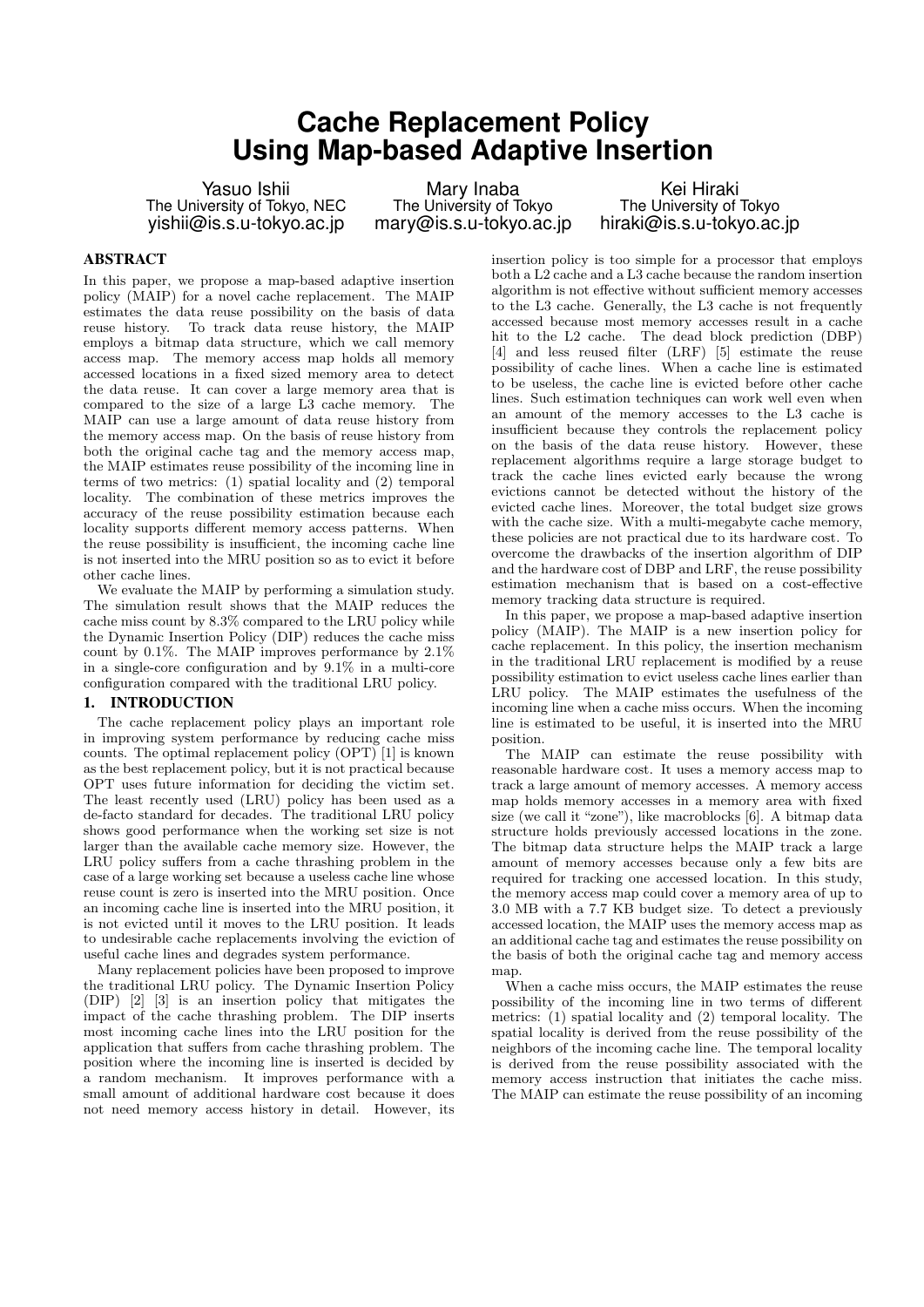

**Figure 1: Memory Access Map**

cache line more accurately than existing replacement policies by estimating the possibility from both localities.

## 2. DESIGN AND IMPLEMENTATION

The MAIP estimates the reuse possibility from both spatial locality and temporal locality. The reuse possibility estimation based on the spatial locality is useful for stream applications because the reuse probability of the incoming line is almost the same as that of the neighboring lines. The temporal locality is also useful for reuse possibility estimation because each memory access instruction has different properties. To exploit the spatial locality, the MAIP uses a memory access map. The MAIP counts the number of times the data has been reused in a zone for the reuse possibility estimation. When data in the zone is rarely reused, the incoming cache line is estimated to be useless. On the other hand, the MAIP employs a bypass filter table to exploit the temporal locality. This table tracks data reuse for each memory access instruction. When instructions rarely reuse data, the incoming lines that are initiated by these instructions are considered to be useless. The MAIP combines the two reuse probabilities estimated from the two different metrics.

The MAIP consists of three parts: (1) a memory access map, (2) bypass filter, and (3) reuse possibility estimation logic. We also use the traditional LRU replacement policy for applications with small working set. To switch between the MAIP and the LRU policy, the enhanced set dueling mechanism is adopted. In the rest of this section, we explain each component in detail.

# 2.1 Data Structure

#### *2.1.1 Memory Access Map*

The memory access map is a bitmap data structure for tracking previous memory accesses. Originally, this data structure was proposed for hardware data prefetching [7]. The memory access map is mapped to the fixed sized consecutive memory address space. We use a memory access map table for keeping track of the memory accesses. It has a set-associative-cache-like data structure. Figure 1 shows an overview of the memory access map.

Each memory access map employs (a) an address tag, (b) access states, (c) a reuse counter, (d) an access counter, and (e) an LRU stack position. The address tag contains the corresponding zone address. The access states hold



**Figure 2: Bypass Filter Table**

information on previously accessed locations of the zone. Each state is attached to the cache line of the zone and can represent two states (INIT and ACCESS). The INIT state indicates that the corresponding location has not yet been accessed. The ACCESS state indicates that the corresponding location has already been accessed. The reuse counter and access counter are saturating counters that track the reuse frequency of the corresponding zone.

During memory access, the memory access map table is accessed in parallel with the cache. If no entry is found in the table, a new entry is allocated and initialized. If an entry is found, the corresponding map is read and updated. When a new entry is allocated, the LRU entry in the memory access map table is replaced. During the initialization phase, all access states are initialized to the INIT state and the counters are initialized to zero. When there is a hit entry, the corresponding memory access map is read and updated according to the following steps. First, the access state that is referred to by the actual memory request is read from the table. When the state is the ACCESS state, it indicates that the data of the corresponding location is being reused. A memory access to the ACCESS state is called the "MAM hit." In the case of "MAM hit," the reuse counter is incremented. Otherwise, the access counter is incremented and the access state moves to the ACCESS state. Finally, the corresponding memory access map is updated to the MRU position.

The memory access map has advantage to track memory accesses. As shown in figure 1, each entry with a  $306 (= 30$  $+ 256 + 8 + 8 + 4$ ) bit budget can cover 256 cache lines  $(= 16 \text{ KB})$ . Therefore, the 192 entries  $(= 7.7 \text{ KB})$  cover up to 3.0 MB of memory address space. The cost-efficiency of the memory access map is much higher than conventional shadow tags because each entry of a shadow tag requires tag information.

#### *2.1.2 Bypass Filter*

A bypass filter is a table for tracking the reuse possibility of each memory access instruction. An overview of the bypass filter table is shown in figure 2. The bypass filter table is indexed by lower bits of the program counter of the instruction that initiates the corresponding memory accesses. Each entry of the bypass filter table is a saturating counter. The counter value represents the reuse possibility of the corresponding instruction. When the counter value is greater than a threshold, the MAIP considers the incoming cache line to be a useful cache line. Otherwise, the MAIP regards the memory access as a useless cache line.

In this study, the reuse possibility of the bypass filter table is classified into five groups according to the counter value. These five groups are BYPASS, USELESS, NORMAL,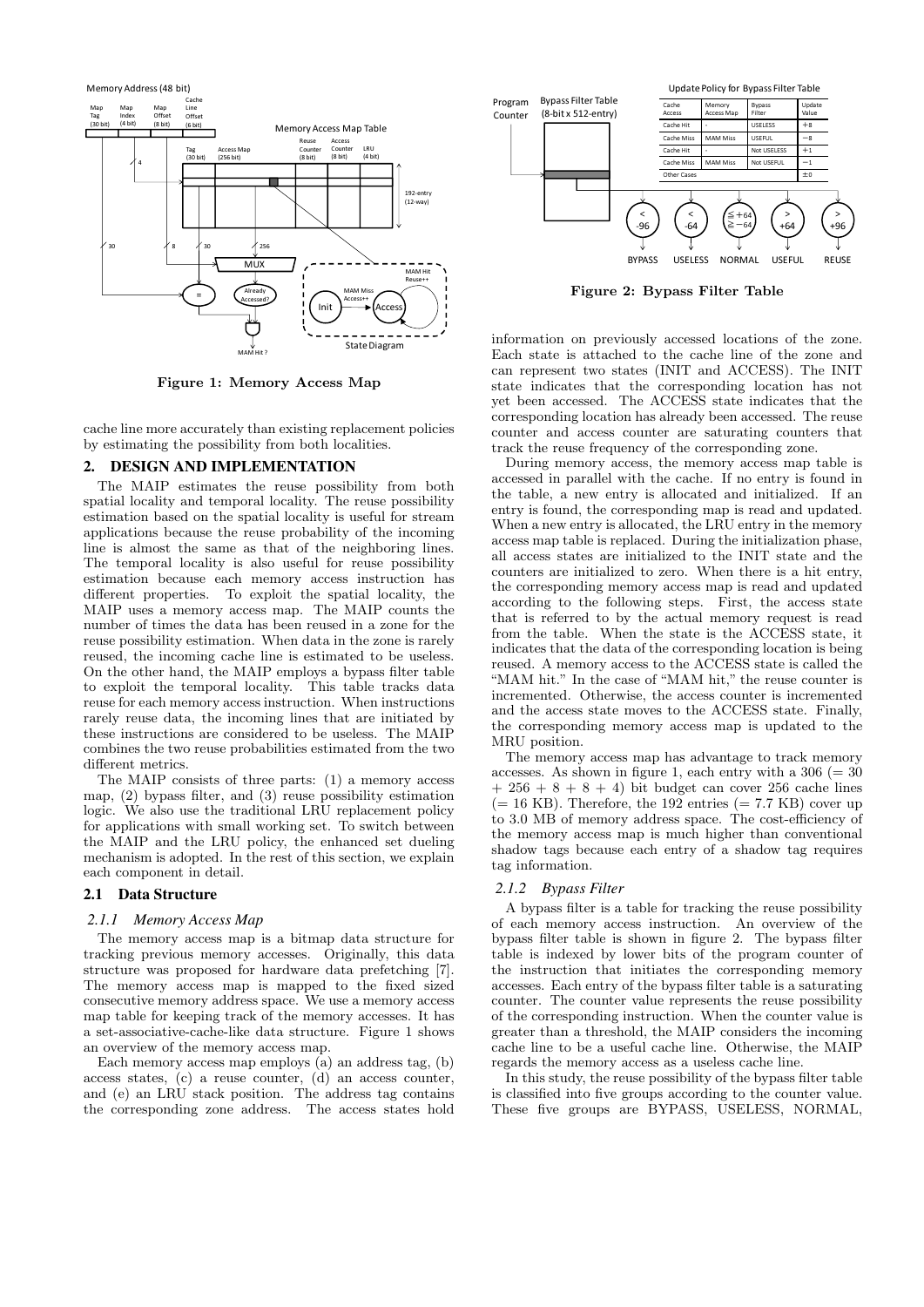USEFUL, and REUSE. BYPASS is the group with the lowest reuse possibility, and REUSE has the highest reuse possibility.

The MAIP updates the bypass filter table according to the lookup results of the cache memory and the memory access map. When the lookups result in neither a cache hit nor "MAM hit," the corresponding entry of the bypass filter is decremented. In the case where the corresponding data is USEFUL or REUSE, the counter is decreased by 8. Otherwise, the counter is decreased by 1. When the cache memory lookup results in a cache hit, the corresponding entry of the bypass filter is incremented. In the case where the corresponding data is USELESS or BYPASS, the counter is incremented by 8. Otherwise, the counter is incremented by 1.

### 2.2 Reuse Possibility Estimation

During cache memory access, lookup of the memory access map table and lookup of the bypass filter table are performed in parallel with the lookup of the cache memory. These lookups provide information on previous memory accesses. When a lookup of the cache memory results in a cache miss, the MAIP estimates the reuse possibility of the incoming line. When the MAIP estimates the reuse possibility to be insufficient, the incoming line is inserted into the LRU position or is bypassed to insert into the cache memory.

The MAIP estimates the reuse possibility on the basis of both spatial locality and temporal locality. The reuse possibility based on the spatial locality is estimated from information in the memory access map. The memory access map holds the reuse count and access count of the corresponding zone. When the reuse count is larger than the access count, the zone is judged to have high reuse possibility because many neighbors of the incoming line are accessed repeatedly. On the other hand, when the reuse count is much smaller than the access count, the zone is judged to have insufficient reuse possibility. In such a case, the incoming line bypasses the cache so that the useful data already stored in the cache memory is not replaced.

The MAIP also estimates the reuse possibility on the basis of the temporal locality, from the information in the bypass filter table. When the incoming line corresponds to a BYPASS instruction, the incoming line bypasses the cache. On the other hand, the line corresponding to a REUSE instruction is inserted into the MRU side of the cache memory.

In this study, the MAIP controls the insertion position of an incoming line according to the tracking memory access information. The MAIP takes into account the cache hit/miss  $(H_c)$ , MAM hit/miss  $(H_m)$ , reuse count  $(C_r)$ , access count  $(C_a)$ , and bypass filter state  $(S_b)$  to decide the insertion position.

Cache bypass occurs when (a)  $C_r < (C_a/16)$  or (b)  $S_b$ *BY P ASS*. In such cases, the incoming cache line is not inserted into the cache memory because the MAIP cannot detect sufficient reuse possibility. Otherwise, the incoming line is inserted into the cache memory. The MAIP decides the insertion position, as shown in figure 3. Basically, a cache line with high reuse possibility tends to be inserted into the MRU side.

#### 2.3 Adaptive Dedicated Set Reduction (ADSR)

Although the MAIP shows good performance in many cases, the traditional LRU replacement policy has an advantage when the workload size is small for the available cache size. We use set dueling [2] to choose the better of the two policies. Set dueling employs saturating counters to



**Figure 3: Function for Determining Insert Position (0 is MRU, 15 is LRU)**



**Figure 4: Adaptive Dedicated Set Reduction**

keep track of which of the two policies incurs fewer cache misses. The existing set dueling monitor employs a few policy selection (PSEL) counters.

A drawback of set dueling is that the dedicated set must use one policy even if the policy selection counter is strongly biased toward the other policy. To overcome the drawback, we propose adaptive dedicated set reduction (ADSR). ADSR reduces the number of the dedicated set when the PSEL counter shows a strong bias toward one policy (figure 4). It contributes to a reduction in cache misses due to the dedicated policy.

#### 3. EVALUATION

We evaluate the MAIP within the CRC framework. We use SPEC CPU2006 as the benchmark for our evaluation. Each benchmark is compiled by using GCC 4.1.2 with the "-O3 -fomit-frame-pointer -funroll-all-loops" option. The simulation skips the first 40G instructions and evaluates the following 100M instructions. We use ref inputs for the simulation. For the multi-core configuration, 15 workloads adopted from a previous study [3] are used. As competitive replacement policies, we also evaluate OPT [1] and DIP [2] in a single-core environment and TADIP-F [3] in a multi-core environment.

#### 3.1 Hardware Cost

MAIP employs a 12-way set-associative memory access map and a 512-entry bypass filter table. These components are allocated to each core. Table 1 shows the budget counts

**Table 1: Budget count of per-core resource**

| Resource Name        |                      | Budget      |
|----------------------|----------------------|-------------|
| Memory Access Map    | 192-entry, $12$ -way | 58752-bit   |
| <b>Bypass Filter</b> | $512$ -entry         | $4096$ -bit |
| <b>PSEL Counter</b>  | 1 counter            | $10$ -bit   |
| Total Cost           |                      | 62858-bit   |